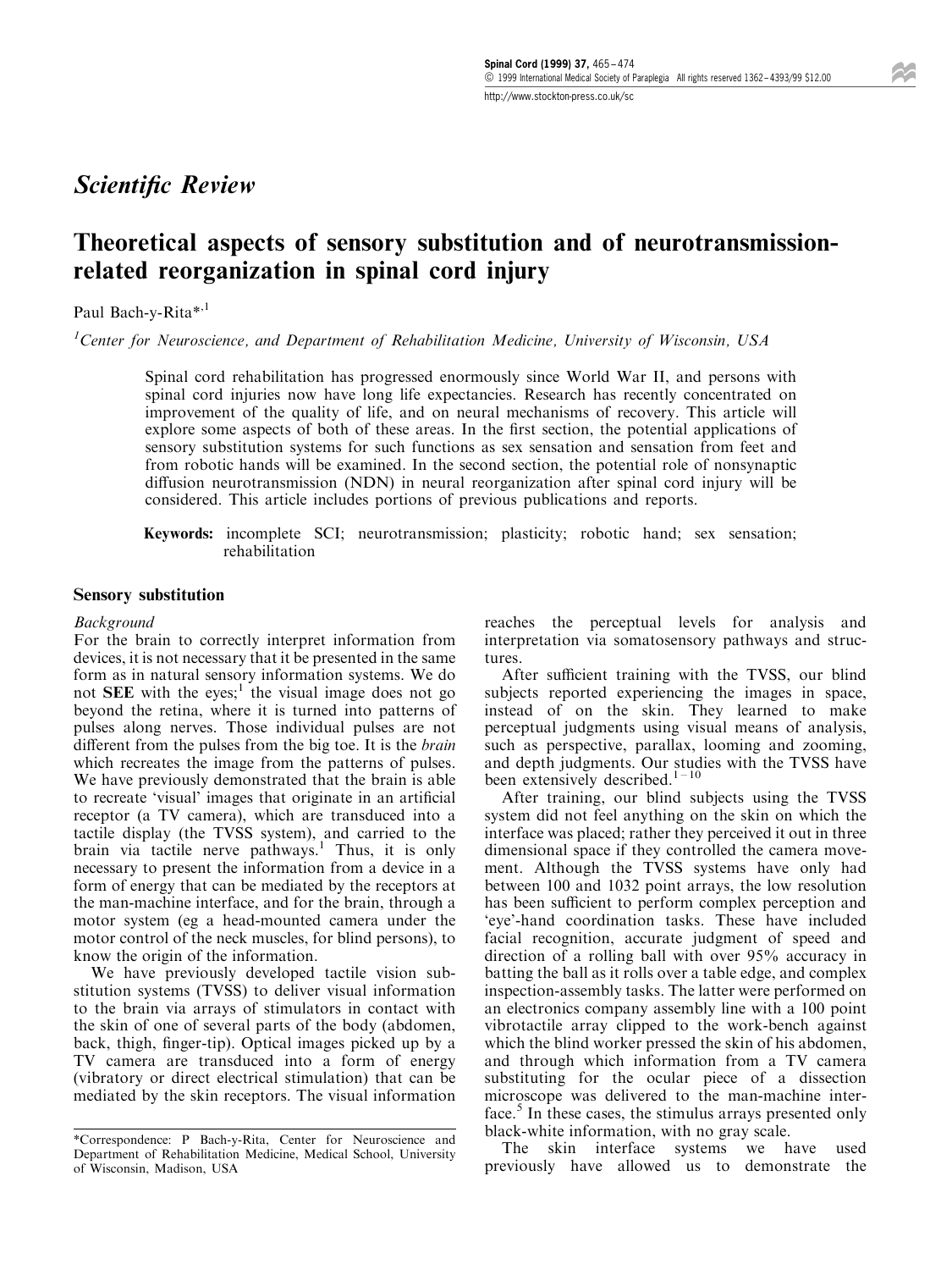principle, but have had practical problems. We have recently developed a tongue interface that overcomes many of these and may offer the opportunity to develop practical devices.<sup>8,9</sup> The tongue is very sensitive and highly mobile, and lacks the protective outer layer of skin that, for our purposes, acts as an insulator and thus requires electrotactile sensory substitution to have high voltages. The presence of an electrolytic solution, saliva, assures good electrical contact. The results obtained with a small electrotactile array developed for a study of form perception with a finger tip $\delta$  demonstrated that perception with electrical stimulation of the tongue is better than with finger-tip electrotactile stimulation, and the tongue requires only about  $3\%$  (5 -15 V) of the voltage, and much less current  $(0.4 2.0$  mA), than the finger-tip. The electrode array for the initial tongue studies consisted of a  $7\times7$  array of 0.89-mm diameter, flat-topped stainless steel electrode `pins', each surrounded by a 2.36-mm diameter air gap insulator. A flat stainless steel plate coplanar with the electrode pins served as the return current path. The electrodes were arranged on a square grid with 2.54 mm interelectrode spacing. The electronic system has been described elsewhere.<sup>3</sup> The present version, a  $12 \times 12$  array with a more simple electrode geometry, and larger arrays are planned.

The tactile system is as capable as the visual and auditory systems for information transmission, $<sup>1</sup>$  but it</sup> has largely been ignored. The tongue display does not require that `feeling' be altered; the tongue system will carry information from a variety of devices that have nothing to do with feeling.

Orthodontic retainers from a cross-section of orthodontic patients were examined to determine the dimensions of compartments that could be created during the molding process to accommodate the FM receiver, the electrotactile display, the microelectronics package, and the battery. The dimensions and location of compartments that could be built into an orthodontic retainer have been determined. For all the retainers of adolescent and adult persons examined, except for those with the most narrow palates, the following dimensions are applicable: in the anterior part of the retainer, a space of  $23 \times 15$  mm, by 2 mm deep is available. Two posterior compartments could each be  $12\times9$  mm, and up to 4 mm deep.<sup>8</sup> Knowledge of these dimensions allows the development of a standard components package that could be snapped into individually molded retainers, in which the wire dental clips would also be the FM antenna.

The advantages of dealing with a multi-parameter stimulus waveform, to partially compensate for the low punctate resolution of the tongue display, have not yet been explored in the tongue studies. Although six parameters can be identified  $-$  namely, the current level, the pulse width, the interval between pulses, the number of pulses in a burst, the burst interval, and the frame rate  $-\text{ only the level of the current was varied in}$ previous studies. All six parameters in the waveforms can, in principle, be varied independently within certain ranges, and may elicit potentially distinct responses

In a study of electrical stimulation of the skin of the abdomen, it was found<sup>11</sup> that the best way to encode information with a multidimensional stimulus waveform was through modulation of the energy delivered by the stimulus, which was perceived as a variation of the stimulus intensity. In that case, the energy was varied in such a way that the displacement in the parameter space, corresponding to a given transition between energy levels, was minimal (gradient mode of stimulation). Although the gradient mode of stimula- $\text{tion}^{11}$  requires a real-time fulfillment of mathematical constraints among the variations of all the parameters, its implementation could be included within the microelectronic package for signal treatment. The methods tested for the abdomen may prove their efficacy in the stimulation of the tongue as well, especially when more sophisticated and meaningful patterns are to be displayed onto higher resolution electrode arrays.

The goal is to develop man-machine interface systems that are practical and cosmetically acceptable. For blind persons, a miniature TV camera, the microelectronic package for signal treatment, the optical and zoom systems, the battery power system, and an FM-type radio signal system to transmit the modified image wirelessly will be included in a glasses frame. For the mouth, an electrotactile display, a microelectronics package, a battery compartment and the FM receiver will be built into a dental retainer. The stimulator array could be a sheet of electrotactile stimulators of approximately  $27 \times 27$  mm.

For all applications, the mouth display system would be the same, but the source of the information to be delivered to the brain through the man-machine interface would determine the sensor instrumentation for each application. Thus, as examples, for hand amputees, the source would be sensors on the surface of the hand prosthesis, for astronauts, the source would be sensors on the surface of the astronaut glove, for night vision the source would be similar to the glasses system for blind persons but would have an infra-red camera, and for pilots and race car drivers whose primary goal is to avoid the retinal delay (greater than the signal transduction delay through the tactile system) in the reception of information requiring very fast responses, the source would be built into devices attached to the automobile or airplane. Robotics, and underwater exploration systems would require other instrumentation configurations, each with wireless transmission to the mouth display. For spinal cord injured persons, two systems, for sex sensation and for sensation in a robotic hand, will be discussed below.

Persons who had lost hand sensation due to Leprosy have been able, with the use of an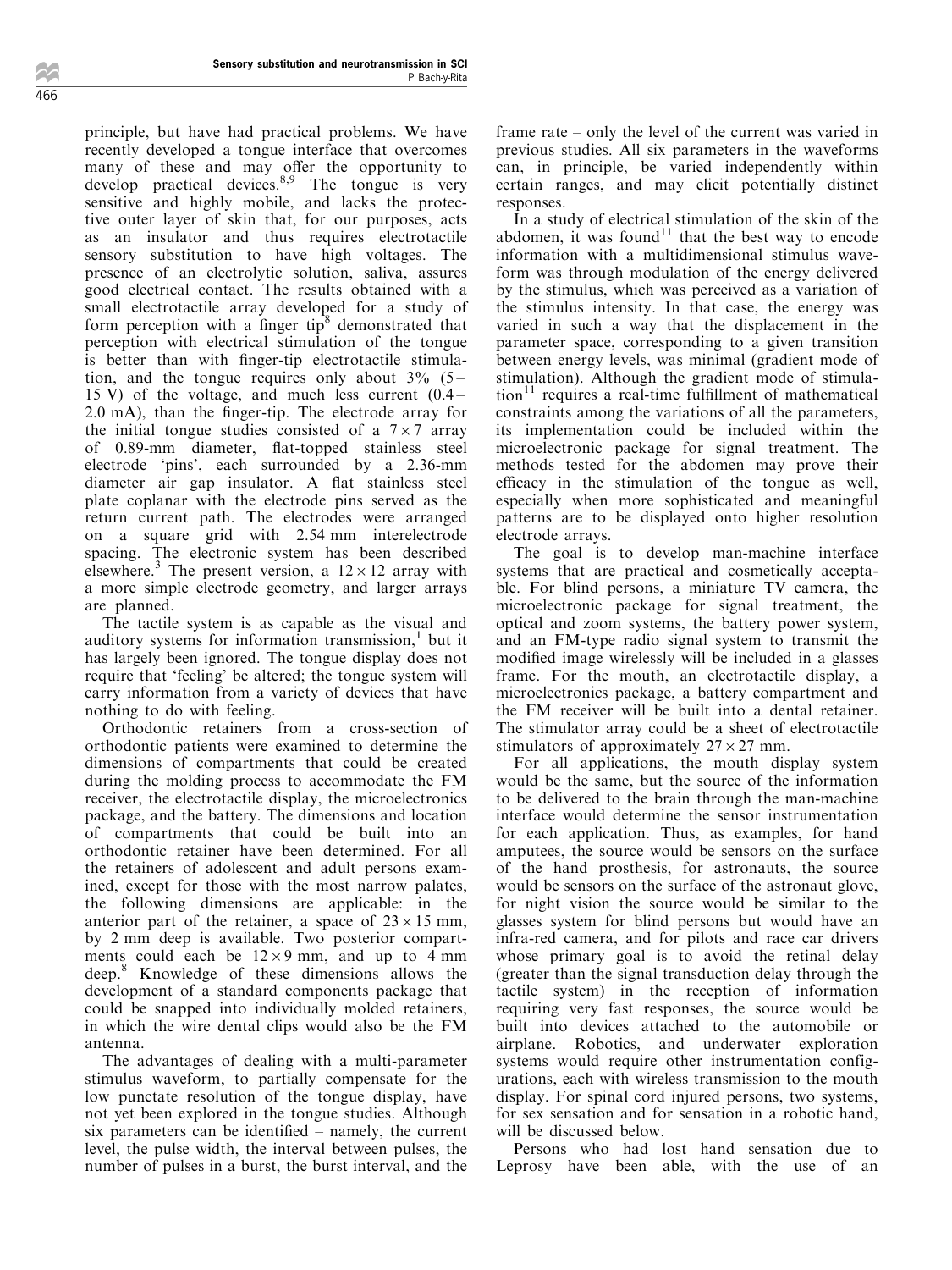instrumented glove with the sensory information delivered to a sensate area (forehead), to 'feel' objects that they touched. This is relevant to the development of robotic hands for persons with high quadriplegia, discussed below. Under NASA sponsorship, we extended this work to the development of gloves for astronauts. Sensors were placed in the fingertips of gloves, in order to compensate for the loss of tactile sensation that causes the decrease in manual performance. $<sup>1</sup>$ </sup>

In a related project, an insole-pressure pad receptor system was developed by Professors Wertsch and Harris (Marquette U., Milwaukee, USA), and Bachy-Rita and Webster (U.W.-Madison, USA), for studies with sensory substitution, and for diabetic persons with insensate.<sup>13-16</sup> The pressure data acquisition system developed consisted of a pair of insoles instrumented with 14 pressure sensors, a portable microprocessor-based data acquisition system, and a microcomputer. This might lead to a system for sensory information from the feet delivered to a tongue display for persons with low level paraplegia. Such information would be helpful in ambulation on uneven terrain, and could also signal weight shifts. It is possible that proprioceptive information could also be delivered to the tongue display.

### Sex sensation

A project has been designed to develop a tactile sensory system, consisting of an instrumented penile sheath and a wireless connection to an array of electrotactile tongue stimulators built into a dental orthodontic retainer, to provide sexual sensation for spinal cord injured men and women (for whom the penile sheath will be worn by her partner).

Decrease in sexual function after a spinal cord injury is a major cause of decreased quality of life for both men and women. Treatment of sexual dysfunction in the SCI population has focused on the restoration of erectile function.<sup>17</sup> With the various treatments that include implants, intracavernous pharmacology and vacuum erection devices, it is possible to restore satisfactory erectile function to most spinal cord injured men.<sup>18</sup> However, sensation is impaired in the vast majority of the SCI population, which Lloyd and Brown<sup>18</sup> consider to be  $\cdot$ ... much more difficult to treat'.

Loss of orgasm appears to be the major SCI sexual problem. The loss is mainly due to loss of sensation. Women with complete loss of vaginal sensation can reach orgasm by caressing of other parts of the body that have intact sensibility for touch (for instance the ear-lobes and the nipples) and some men can be taught to achieve orgasm  $-$  not to be confused with ejacula- $\mu$  tion  $\sigma$  from comparable caressing (Fugl-Meyer, personal communication). He noted `There is to our knowledge, however, no technique available to reestablish or substitute penile sensibility in these patients. And such sensibility is, for most men,

prerequisite for reaching orgasm'. He further wrote: `To us, a subject who perceives that she or he has reached an orgasm has an orgasm, as the orgasm really occurs in the brain and not in the genitals'.

Experience with tactile sensory substitution, reported above, has led to the hypothesis that a sensory penile sheath and tongue display will provide the opportunity, with training, to have the sensation of sexual organ stimulation. Comparably, a blind person using a long cane to locate a break in the sidewalk pavement perceives the break at the tip of his cane, not in the hand, even though the sensory receptors are located in the hand holding the cane, and a person with lost hand sensation due to Leprosy located the sensation to the gloved hand containing artificial sensors, even though the electrotactile display activated receptors on the forehead  $(cf,^5)$ . One of our Leprosy subjects, after only 2 days of training, reported the wonderful sensation of touching his wife, which he had been unable to experience for 20 years.

## Robotic hand sensation

It appears possible to develop a tactile feedback system for a functional robotic prosthesis for persons with high-level quadriplegia that provides meaningful information about object shape and orientation in the end-effector. The ultimate representation of this system will consist of high-resolution tactile sensors built into the tips of the end-effector, a three-fingered nine degree-of-freedom (DOF) robotic hand, and the selfcontained intra-oral microelectronic package having signal treatment, battery, FM radio link, and electrotactile tongue display fitted into an individually molded dental retainer. The tactile feedback would contain information about shape, shear forces, pressure distribution, slip, etc, enabling a person with high-level quadriplegia to literally feel the object being manipulated.

The system for spinal cord injured persons should have the ability to control the type of input signal to create a more sophisticated stimulation pattern, allowing for the addition of a greater variety of possible sensation qualities (or 'electrotactile colors'<sup>19</sup>) to the stimulus, as recent studies from our research group have demonstrated.

There has been significant work in developing prostheses controlled by people with high-level quadriplegia or amputation that rely primarily on visual feedback. Experience from tele-operation research has demonstrated that remote robotic manipulation control is vastly enhanced when augmented with sensory feedback of contact information between the manipulator and the object (contact, force, and other tactile information). The majority of research in robotics, tele-surgery, and virtual reality is in developing feedback to the operators' fingers  $-$  thus producing systems with limited utility in rehabilitation medicine.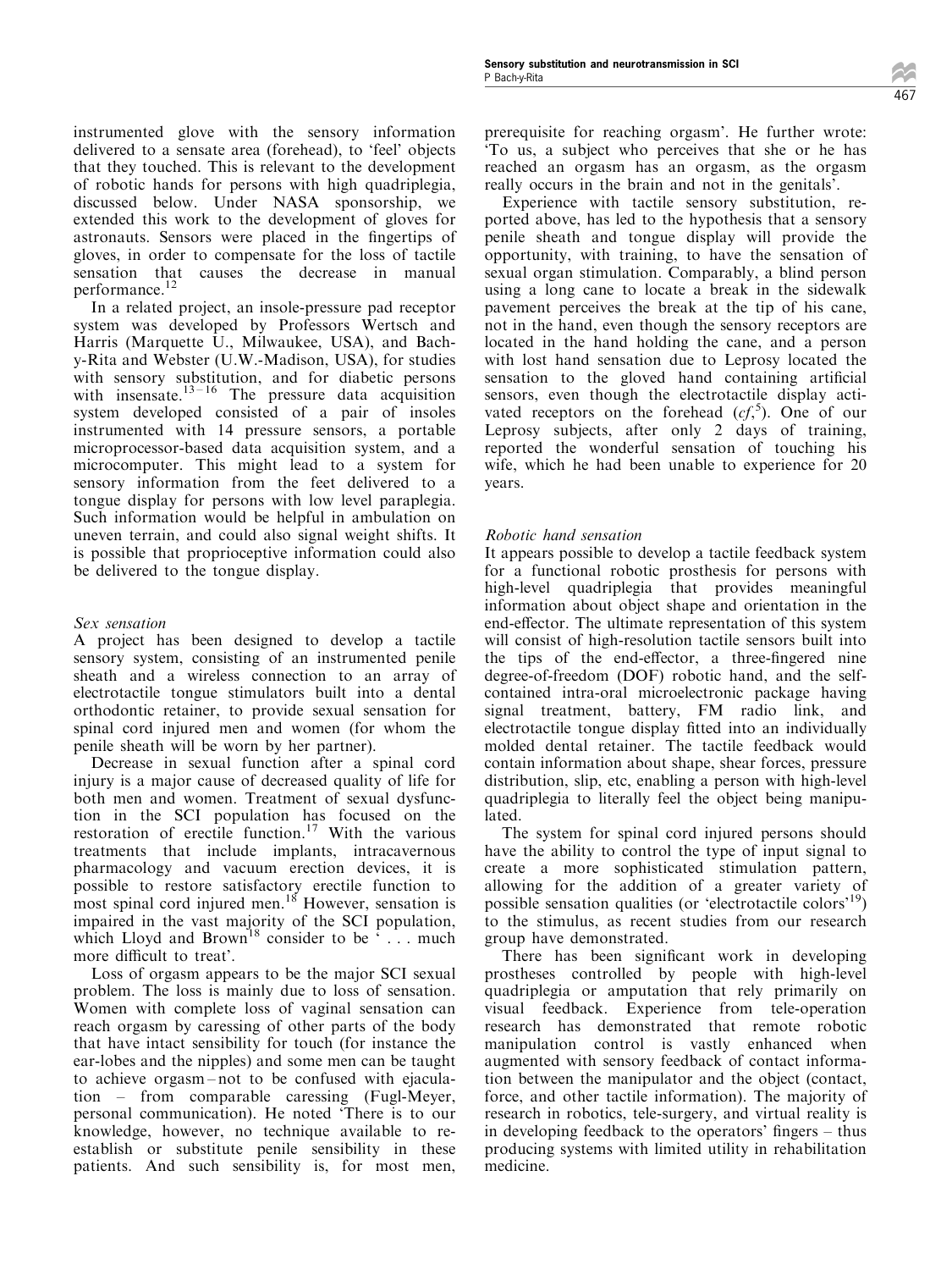In tele-operation, a human operator remotely controls a robot in a hazardous or inaccessible environment. These systems have been used for years in the nuclear industry and for undersea exploration, but present systems are slow and clumsy, primarily due to the lack of appropriate sensory feedback to the operator. In early systems visual feedback was the only sensory information available. The tele-manipulation community has long understood the need for haptic information for manipulation, prompting significant research in robotics and virtual reality communities.20,21 Tactile `events' (contact, grasp force, slip, etc.) convey information about the state of the hand-object system that is essential for robust control of manipulation. Research on haptic interfaces (force and tactile feedback) has demonstrated that tactile feedback permits remote execution of tasks that are otherwise impossible with previous technology.

Tactual feedback systems typically present force or vibration information to the operator. Force reflection systems, such as the Phantom (Sensible Technologies), exerts an external force on the user's fingertip  $$ creating the illusion of interactions with solid virtual objects. Smooth spheres, flat walls, and sharp corners can be convincingly conveyed to the human haptic system using such devices. Other systems convey vibrations from the remote robot's end-effector. Howe<sup>22</sup> demonstrated that that vibratory information can signal important events such as the first instant of contact and the onset of slip. Howe<sup>22</sup> showed that conveying slip information from the remote robot to the operator's fingers triggers a physiological slip reflex, providing automatic and unconscious regulation of grasp force.

To date, the majority of the systems are designed to provide feedback to the operator's hands via special displays or gloves in order to stimulate the `normal' manipulation feedback channels that the operator would utilize if he/she were handling an object directly. Some research groups<sup>23</sup> have developed mechanical devices to stimulate the mechanical receptors in the hand. These devices are fragile, consume large amounts of power and generally are not portable. Others have developed electrotactile and vibrotactile displays  $(cf, 7)$ .

Since sensation is lost together with motor control below the level of the spinal cord injury, sensory information from the robotic hand must be delivered above the level of the lesion. The tongue display is thus feasible for persons with high quadriplegia, and offers the possibility of useful robotic hand control.

### Nonsynaptic diffusion neurotransmission

### Background

Nonsynaptic diffusion neurotransmission (NDN) has emerged as a mechanism of information transmission that may play multiple roles in the brain, including normal and abnormal activity, brain plasticity and drug actions.  $5,24$ 

NDN, also called volume transmission<sup>25</sup> includes the diffusion through the extracellular fluid of neurotransmitters released at points that may be remote from the target cells, with the resulting activation of extrasynaptic receptors, as well as intrasynaptic receptors reached by diffusion into the synaptic cleft. NDN also includes the diffusion of substances such as nitric oxide (NO) and carbon monoxide (CO) through both the extracellular fluid and cellular membranes.

NDN may play a role in learning. The demonstration by Bonhoeffer, Staiger and Aertsen<sup>26</sup> of spreading potentiation, extended by Schuman and Madison,<sup>2</sup> strongly suggests that a principal mechanism of brain plasticity (long-term potentiation; LTP) involves both selective synaptic changes as well as distributed potentiation by means of diffusion to nearby cells. A 'News' report 'Learning by Diffusion . . . in SCIENCE has called attention to this mechanism.<sup>28</sup>

Early studies on regional distribution of enkephalin in the brain pointed out discrepancies, or `mismatches', between opiate peptide distributions and opiate receptors, such as those between dense enkephalin-containing terminals and sparse opiate receptors.<sup>29</sup> These were initially considered to be exceptional instances. However, Herkenham<sup>30</sup> has reviewed the evidence for mismatches for a number of neurotransmitters, including peptides, monoamines and amino acids, and he concluded that, in the brain, mismatches are the rule rather than the exception. Studies in the laboratory of Basbaum have demonstrated that mismatches in the substance P receptors and sites of release (only 15% synaptic opposition was noted) has been interpreted, in the presence of electron microscopic evidence of widespread (70%) coverage of the cell surface by substance P receptors, as supporting the conclusion that `much of the surface of substance P receptor-expressing neurons can be targeted by substance P that diffuses a considerable distance from its site of release'.<sup>31</sup>

Studies on the extracellular space, calculating the diffusion of ions in the brain-stem microenvironment in the living brain, $32,33$  confirm the conclusions of van Harreveld<sup>34</sup> and others that about 20% of brain tissue is extracellular space. Furthermore, work carried out in Routtenberg's laboratory in the late 1960s demonstrated that transmitters could readily move in the extracellular space  $(cf, <sup>35</sup>)$ , and microdialysis studies indicate that virtually all the neurotransmitters are found in the extracellular fluid, $36,37$  which confirms that the conditions exist for NDN.

Glial cells may play a role in NDN, but it is not evident in studies to date. Neurons and glia are separated by narrow, fluid-filled spaces that are about 20 mm wide and prevent nerve impulses from spreading into glial cells. Neurons transmit signals into glial cells by releasing potassium into the intercellular spaces. Glial cells do not have axons,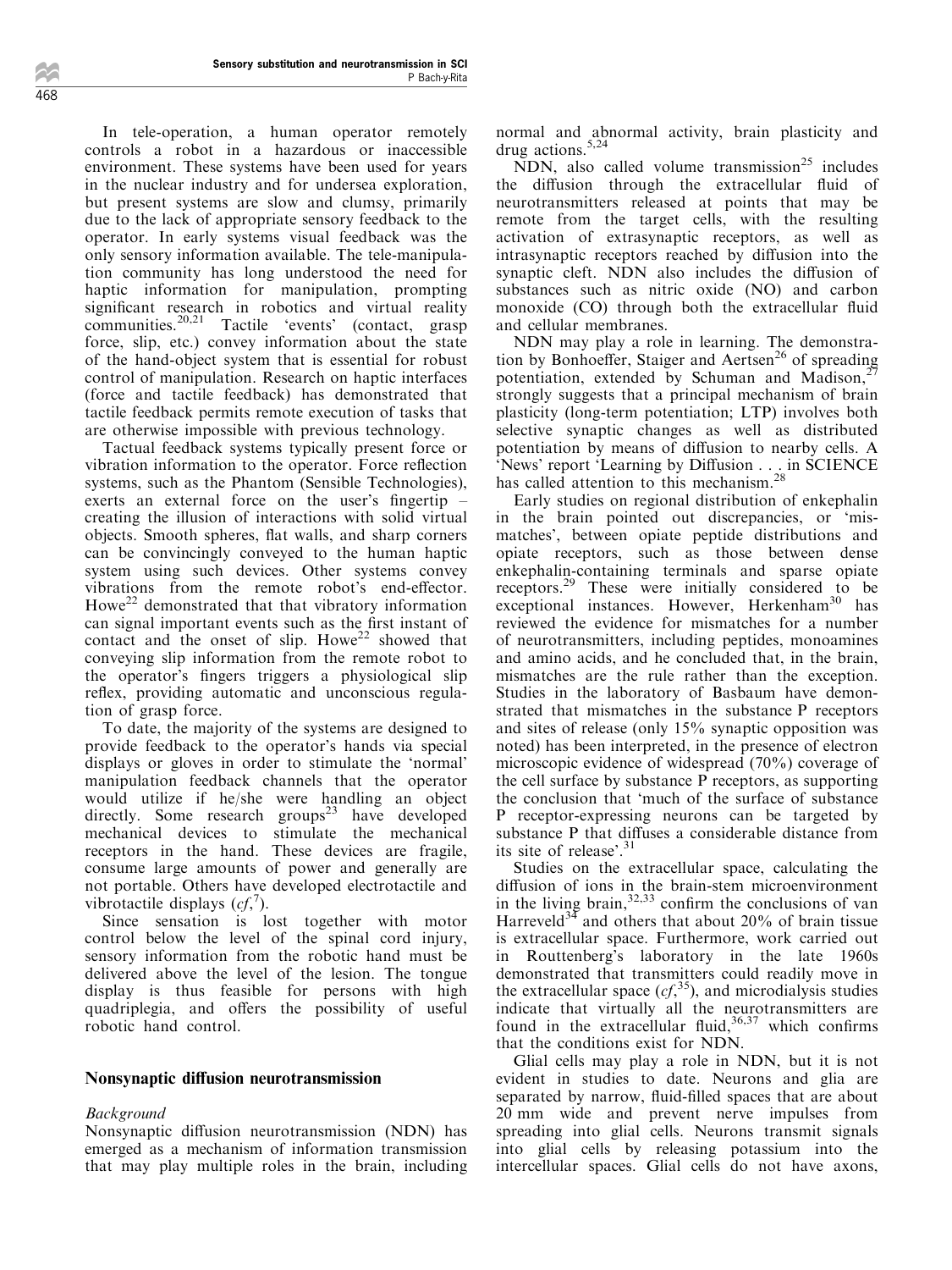but they have processes (at times less than 1 micron thick) which means they are physically close to neurons and to other glial cells. Glial cells have many gap junctions connecting them to other glial cells, but gap junctions were not seen between neurons and glia. $38 \text{ Fróes}$  and Campos de Carvalho<sup>39</sup> have reviewed the recent evidence for the existence of gap junctions between neurons and glia, and conclude that ` . . . the gap junction-mediated interplay of glial and neuronal networks may be transitory and possibly limited to earlier stages of CNS histogenesis'. It is

possible that some of the evidence put forward as supporting gap junctions between glia and neurons may reflect unrecognized NDN information transfer. There is strong evidence from many sources that information transmission in the brain occurs by many means in addition to the classically-recognized axonal transmission. Fróes and Campos de Carvalho<sup>39</sup> reviewed the evidence for astrocytic gap junctions serving as the basis of long-range glial signaling pathways, and in addition to NDN (discussed above and below), we have suggested that activity-related neuronal threshold changes accompanying changes in the volume fraction (the space between neurons) may serve as a biophysical informational pathway. $40$ However, much work remains to be done to clarify the existence and the functional roles of mechanisms

of extrasynaptic transmission. The comparative efficiency of diffusion and 'wiring' (synaptic) transmission has been discussed in regard to the mass, sustained activity with which the locus coeruleus is associated. $41$  The coerulean system can activate over a long period of time at a relatively low energy cost: the varicosities are generally not part of a junction, and so release of noradrenaline must take time to diffuse through the extracellular fluid to extrasynaptic receptors. Activity induced in the distant dendritic tree takes considerable time to reach the soma, where the influence is maintained over a period of time. In the absence of a junction, inactivation of the noradrenaline is slowed: the synapse has a full panoply of degradation enzymes and re-uptake mechanisms, while non-junctional receptor sites possess few if any of these inactivating devices. Glial mechanisms provide still another mechanism for affecting the time course of noradrenaline activation. We concluded therefore, that the effect of non-junctional noradrenaline is likely to be both more massive and longer lasting than a similar quantity of noradrenaline released at a synapse.<sup>41</sup> We have calculated the space<sup>42</sup> and energy (Aiello and Bach-y-Rita, in preparation) considerations in synaptic and nonsynaptic neurotransmission and have determined that it is very unlikely that synaptic neurotransmission could be the exclusive means of information transmission in the brain.

NDN may be the primary information transmission mechanism in certain mass, sustained functions, such as sleep, vigilance, hunger, brain tone and mood<sup>42</sup> and certain responses to sensory stimuli, as well as several

abnormal functions, such as mood disorders, spinal shock, spasticity, shoulder-hand and autonomic dysreflexia syndromes, and drug addiction.<sup>5,43,44</sup>

In view of Herkenham's findings that receptorrelease-site mismatches (in comparison to synapses, at which they are in close opposition) are the rule rather than the exception, $2^{9,30}$  synaptic transmission may not be quantitatively the principal means of neurotransmission in the brain. Even before the era of molecular biology, the exclusivity of the synapse as a means of transmitting information had been questioned, when results obtained from intra- and extracellular microelectrode studies of polysensory brain stem neurons could not be fitted into the prevailing connectionistic theory of brain function.<sup>45</sup> I interpreted the results as suggesting the presence of diffusion neurotransmission.

Following their demonstration of neurotransmitter filled varicosities distant from synapses, Descarries and Beaudet<sup>46</sup> suggested that the biogenic amines released from non-synaptic varicosities may act not only upon adjacent post-synaptic surfaces, but also in tissue of more distant receptor elements. More recent studies have confirmed and extended those findings:  $(cf, ^{47-49})$ . These and other early diffusion neurotransmission studies, by Fuxe, Routtenberg, Vizi, and others, have been summarized.<sup>5,2</sup>

Individual movements or functions, such as playing the piano, or watching a tennis game, require great selectivity, rapid initiation and rapid ending; for such functions, synaptic action is essential. However, for mass sustained functions (eg, sleep, mood, hunger), sustained, widespread activity (rather than speed and selectivity) is required, which appear to be largely mediated by  $NDN.^{5,42}$  Many functions may be produced by combinations of both types of neurotransmission. In the piano playing example presented above, in addition to the relevant synaptic mechanisms, the finger movements can be more precise in the presence of adequate preparation including changes in brain tone (probably mediated by noradrenaline), and the visual perception of the tennis game may require neuronal receptivity to be set at a high level, probably involving several neurotransmitters, including nitric  $oxide<sup>50</sup>$  and dopamine<sup>51</sup> in the retina, serotonin and histamine in the lateral geniculate nucleus<sup>52,53</sup> and noradrenaline in the visual cortex.<sup>54</sup> These effects appear to be primarily non-synaptically mediated. Some of them have been called modulation; the modulation of synaptic activity by diffusion outside the synaptic gap is also a nonsynaptic, diffusionmediated activity.

NDN can be modeled by students in a university classroom,<sup>55</sup> who can be equated to neurotransmitter molecules in a vesicle. Upon release, they must go to specific other classrooms spread throughout the campus (receptor sites). They flow out into the halls and the grounds between buildings (extracellular fluid), where they mix with other students (neurotransmitter molecules) from other classrooms (vesicles) going to other target classrooms. They walk (diffuse)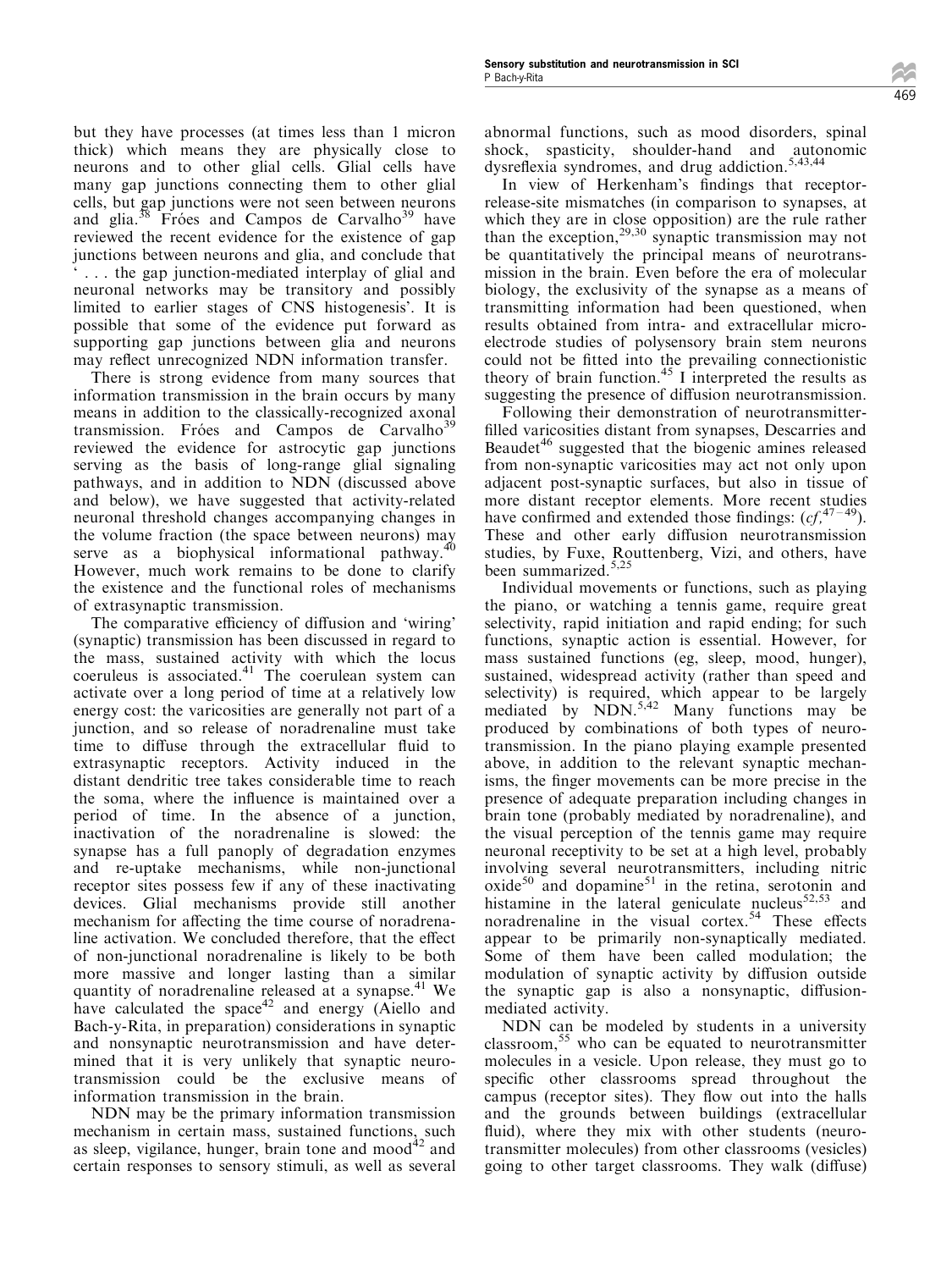to their specific classrooms (receptors) which they enter (bind). In contrast, `synaptic transmission' students would be propelled along enclosed walkways connecting each point-of-origin classroom with the target classroom.

The pharmacology of recovery from central nervous system damage, although in its infancy, holds enormous promise. NDN may play a role in the actions of neuroactive drugs, many of which may not act primarily on synapses, although only synaptic action is usually considered. For example, Barondes<sup>56</sup> discussed the changes in psychiatric practice that have occurred with the widespread use of Prozac, and he commented on its possible mechanisms of action, which were considered strictly in terms of synaptic information transmisson. However, serotonin, which Barondes<sup>56</sup> pointed out is involved in the action of Prozac, is among the most highly nonsynaptic monoamines in the central nervous system  $(cf<sub>i</sub><sup>5</sup>)$  $\cdot$ <sup> $\cdot$ </sup>).

Thus, other than the conceptual limitations imposed by the present synaptic-dominated model of brain function; there is no reason to consider that Prozac or any of the drugs used in psychopharmacology, operate exclusively via synaptic mechanisms.<sup>54</sup> In fact, accumulating evidence suggests the contrary  $(cf, ^{5,58})$ ; the primary mechanisms may be by NDN.

Within the context of the above discussion of NDN, this should not be a surprise. Mood is a mass sustained function; $42 \text{ it is more comparable to}$ hunger, pain and sleep than it is to visual perception and fine motor movements, which require synaptic activity (but which also have important NDN components at all levels  $(cf,^5)$ . Thus disorders of mood (and other psychiatric disorders) may be disorders of NDN mechanisms.

Vizi<sup>59-62</sup> noted that drugs have difficulty reaching the receptors intrasynaptically. He noted that the sensitivity of nonsynaptic receptors is higher, and they are much more accessible to drugs. Receptors located presynaptically or prejunctionally (and thus, by definition, outside of the synaptic cleft) must be reached by means of diffusion through the extracellular fluid. Vizi suggested that diffusion neurotransmission may be the primary means of activation of receptors by externally applied or administered drugs.

Thus, concepts of the effects of drugs on the central nervous system have progressed from a consideration of the effects of specific agents on 'the brain', to a consideration of their differential effects on specific regions of the brain (eg,  $63$ ), to an understanding of their effects on specific neurotransmitter systems, to knowledge of their specific intra- and extra-cellular mechanisms. The addition of an understanding of the mechanisms of transport within the brain and activation of synaptic and extra-synaptic receptors (as well as intracellular activation following diffusion across membranes, such as by NO; Snyder has referred to NO as `one of the main neurotransmitters in the brain'64) should aid in the development and in the evaluation of the mechanisms of action of effective neuroactive drugs.

Many brain functions appear to be controlled by cell-assemblies of varying numbers and populations of neurons. An individual cell may participate in various assemblies, much like the participation in various committees of an individual person. Tononi and Edelman<sup>64</sup> predicted that  $\hat{\cdot}$ . during cognitive activities involving consciousness, there should be evidence for a large but distinct set of distributed neuronal groups that interact over . . . (hundreds of milliseconds) much more strongly among themselves than with the rest of the brain'. They cited evidence that in working memory tasks, sustained neural activity is found in the prefrontal cortex. NDN may play an important role in these mass, sustained functions, which may involve those brain areas that are highly developed in humans.

Cell-assembly architecture for mass, sustained functions is likely to consist of varying combinations of synaptic and NDN connectivity, depending on the specificity of the function. The unrealistic figures resulting from hardwired connectivity calculations,<sup>5</sup> and the space and energy saving functional roles of the extracellular space in  $NDN$ ,<sup>40</sup> support Tononi and Edelman's considerations. This is compatible with a proposed law of the conservation of space and energy in the brain.<sup>66</sup>

The energy and space considerations of the mass, sustained mechanisms considered by Tononi and Edelman also relate to the interest in brain energetics (eg<sup>67</sup>) by Physical Anthropologists considering  $\therefore$  . the possibility of energetic constraints on evolution';<sup>68</sup> it was noted that the human brain and body do not use more energy than smaller-brained animals of similar size. I propose that human functions such as the cognitive activities involving consciousness studied by Tononi and Edelman, and the parts of the human brain (such as the pre-frontal cortex) that show the greatest size increase over other animals, may be exactly those functions and structures in which spaceand-energy-expensive synaptic neurotransmission is largely replaced by NDN.

NDN mechanisms appear to be involved in both plastic changes of learning and reorganization following brain damage, as discussed elsewhere  $(cf,^5)$ . These include those related to up- and down-regulation of synaptic as well as extrasynaptic receptors, such as those noted by Westeberg  $et$   $al^{69}$  in a rat model of transient cerebral ischemia. One of the few related human studies demonstrated that, following the destruction of the ascending dopamine pathways by a unilateral human brain stem stroke, there is an upregulation of dopamine receptors in the denervated hemisphere.<sup>70</sup> This type of response is difficult to study in the brain, but as has been the case with many other mechanisms, the neuromuscular model may offer insights. When a muscle fiber is denervated, there follows a massive up-regulation of receptors on the entire cell membrane, resulting in hypersensitivity to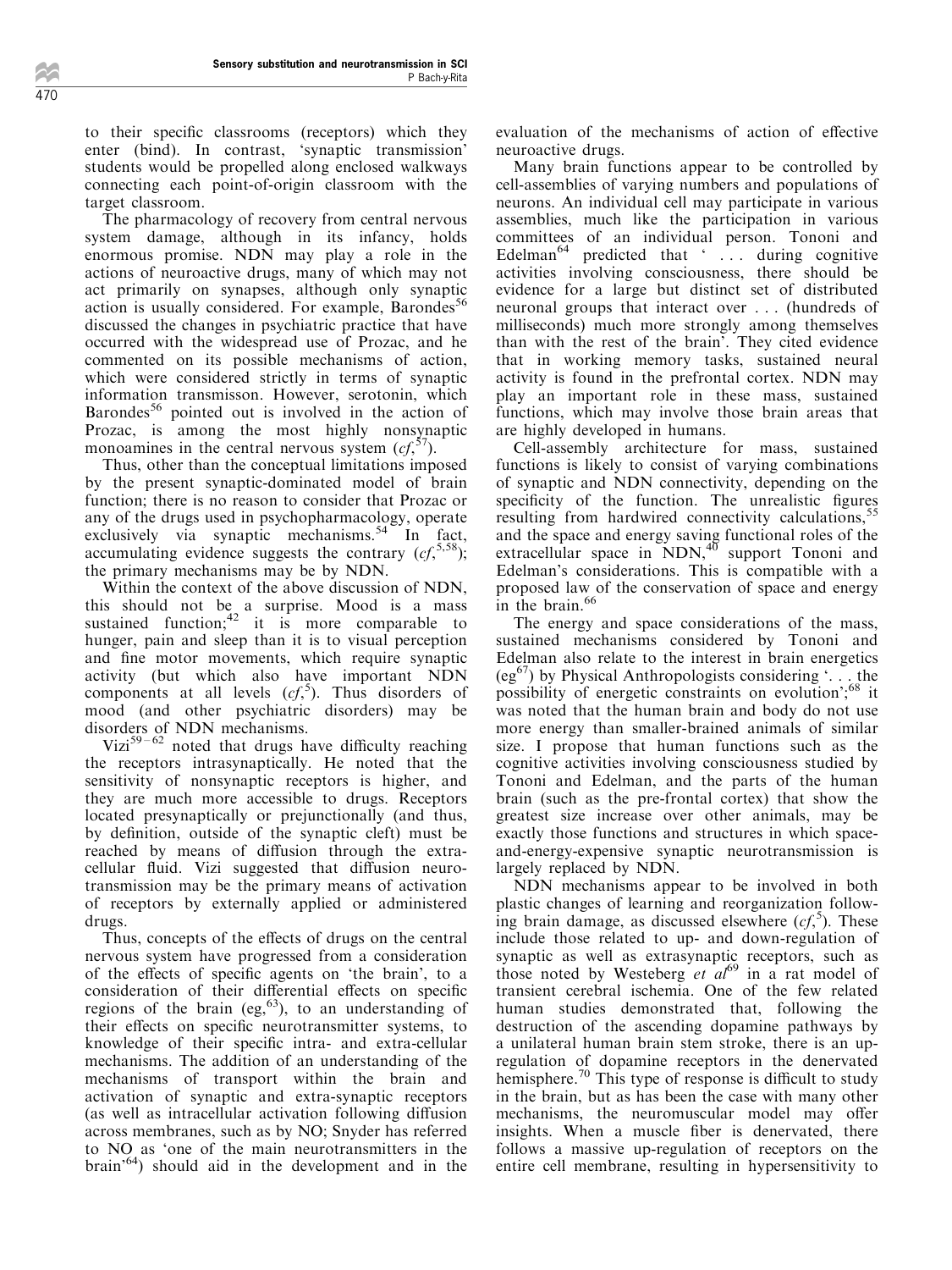low concentrations of acetylcholine.<sup>71</sup> If up-regulation of specific receptors has occurred following brain damage resulting in partial or total denervation (comparable to the massive up-regulation on the cellular membrane of denervated muscle), those cells may similarly become hypersensitive to specific

 $\lim_{\mathrm{d}}$ When diffusion neurotransmisson was first considered in 1964,<sup>45</sup> very few neurotransmitters had been identified. At present, there are dozens known ('neurotransmitter' is defined broadly in this paper, as noted in<sup>5</sup>). Furthermore, many neurotransmitters have up to dozens of sub-types of receptors identified. It is difficult to imagine how a fully synapticallyconnected brain could make use of so many specific receptor sub-types, but it does form the substrate for selective diffusion neurotransmission. All of the neurotransmitters may be found in the extracellular fluid, and a particular cell may communicate with a distant cell by the release of a very specific form of a transmitter, which would be bound by the very specific sub-type of a receptor in the distant cell.

neuroactive substances, and thus respond to the low concentrations of those substances in the extracellular

## NDN mechanisms in the spinal cord

There is evidence that the noradrenergic $72$  and serotonergic<sup>73</sup> and partly dopaminergic<sup>48</sup> neurotransmission in the dorsal horn is principally nonsynaptic. Some systems in the spinal cord may be highly nonsynaptic. Maxwell *et al*<sup>73</sup> noted that in the marginal zone of the dorsal horn (Rexed lamina I), serotonergic innervation is only 3.85% synaptic, and they suggest that the transmitter is released in the extracellular space. They discussed their findings in regard to the role of the descending serotonergic systems in analgesia. Marlier et  $al^{74}$  also calculated a non-corrected synaptic incidence, while Rajaofetra et  $al^{72}$  and Ridet *et*  $al^{49}$  have determined the synaptic incidence of serotonergic, noradrenergic and dopaminergic innervation of the spinal cord by two procedures: by counting synapses on single sections and then applying the correcting formula established by Beaudet and Sotelo,<sup>75</sup> and by counting synapses on serial ultrathin sections. All of these studies reveal a high nonsynaptic incidence.

Bach-y-Rita and Illis<sup>76</sup> discussed the recovery of reflexes in spinal shock in the context of the possible up-regulation of receptors in the synapses and on the surface of the partially denervated spinal cord cells, resulting in the increased sensitivity to neurotransmitters and other neuroactive substances released at the surviving synapses or transported in the extracellular fluid (diffusion transmission). Although the neurological syndrome may be primarily motor such as paralyzed limbs, the effect on the central nervous system of the deficit of sensory information is critical, $76$  and thus is highly suggestive of a role for NDN in spinal shock.

It is probable that there are a comparable number of NDN mechanisms in the spinal cord to those found in the brain. The up- and down-regulation of extrasynaptic receptors probably plays a role in the functional reorganization that follows spinal cord injury. The intriguing possibilities this presents for appropriate rehabilitation, possibly combined with appropriate targeted medications, remain to be explored. Furthermore, some very unusual cases of recovery should be re-examined in the light of these and other findings.

Conceptual rigidity has severely limited recovery obtained following brain or spinal cord injury. This has been extensively discussed elsewhere.<sup>5</sup> The dominance of a localizationist, hard-wired concept of the central nervous system has largely excluded reorganization-based functional recovery, and thus even the field of Rehabilitation Medicine has often aimed primarily at adjustment to the loss rather than the recovery of function. Our clinical experience has shown that if the rehabilitation goals, the attitudes of the Therapists and the mental preparation of the patients are oriented towards early and late recovery of function, very significant recovery can be obtained, even many years after the damage.<sup>5,77-79</sup>

Many years ago at a meeting in Koln, a distinguished scientist reported a fascinating case of recovery after the destruction of almost the entire spinal cord (confirmed at autopsy following a second accident). I included it as an anecdotal report in my chapter in the Proceedings of that conference. $80$  No firm conclusions can be drawn from it, but it is reproduced below because of the implications for recovery in incomplete spinal cord injury, based on massive reorganization, probably including NDN mechanisms discussed above:

`Theodore Rasmussen (personal Communication) discussed the unpublished case of a man who became paraplegic following an automobile accident, but gradually regained complete function and was able to enlist in the US Navy. He served three enlistment periods with no physical limitations. He died in a second automobile accident. Autopsy revealed that a complete (approximately 1 cm) separation of the spinal cord at the level of T7 had resulted from the first accident. However, microscopic study revealed approximately 150 axon cylinders embedded in the fibrous tissue separating the two portions of the spinal cord. Thus, it is likely that recovery was obtained by functional reorganization of the input to the cell bodies of the 150 remaining fibers, as well as the possible redirection of axon terminals'.<sup>8</sup>

If the spinal cord injured person discussed in this anecdotal report really was able to recover very significant function with only a bridge of a small number of surviving fibers joining the spinal cord proximal and distal to the lesion, it would indicate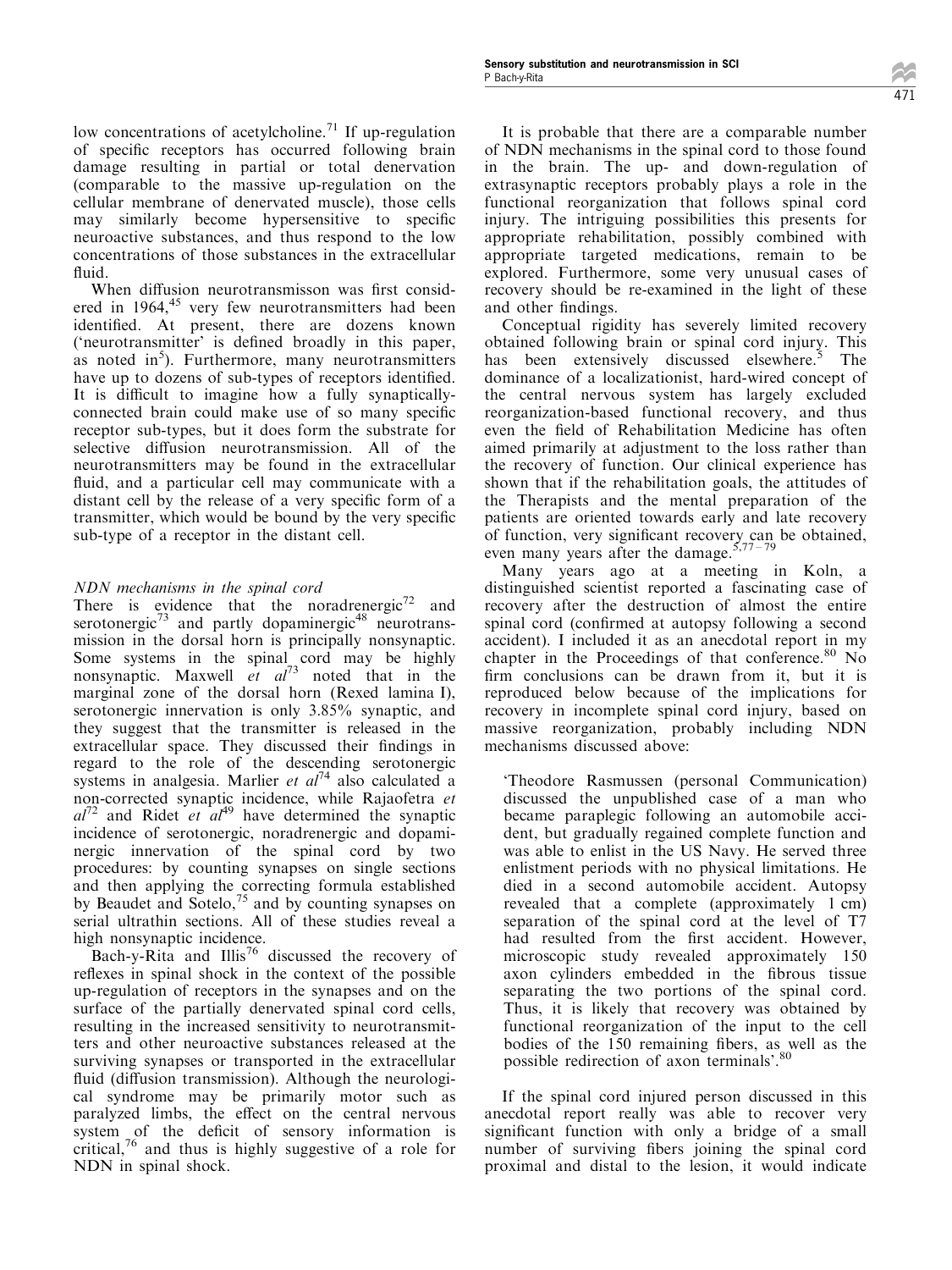that there was very extensive reorganization below the lesion, with the remaining fibers carrying very complex information and interacting with many cells below the lesion. It merits the development of an experimental model, which is presently being planned.

Anecdotal and unusual case reports can often provide clues to mechanisms that have been overlooked in standard science. A previous such report, of unusual recovery from a major stroke in a person of advanced age, with autopsy evidence of the large lesions,<sup>80</sup> led to the evaluation of the remarkable home rehabilitation program. This has been a source of material for developing our present late rehabilitation methods.5,77,81

The early and late rehabilitation programs, psychosocial issues and the attitudes of the therapists play a very important role in recovery. However, it is beyond the scope of this article to examine these issues in detail; they have been extensively published elsewhere  $(cf, 5,77,79)$ . Attention to these factors has led to interesting early and late recovery of function not only in brain damaged persons, but in persons with incomplete spinal cord injuries, although these have not yet been systematically studied.

#### Implications for spinal cord injured persons

This paper has explored several areas that have emerged from experimental evidence and theoretical reasoning within a broad conceptual framework. Further laboratory and clinical research, and rehabilitation (including engineering) research and development, may bring some of these into practicality and lead to improved functional recovery and quality of life for persons with spinal cord injuries.

#### Acknowledgments

The work reported here was supported by NIH, DARPA, the Culpepper Foundation and the Draper Fund of the University of Wisconsin. I appreciate the permission of Mitchell Tyler, MS and Nicola Ferrier, PhD, (coinvestigators on an NIH STTR proposal submitted by the College of Engineering, University of Wisconsin-Madison, and Wicab, Inc, a company we have established with the participation of the University of Wisconsin) to use some of the material in their robotic hand proposal. This article was written during a Sabbatical leave at the Facultad de Medicina, Universidad Autónoma del Estado de Morelos (Mexico), with a Cátedra Patrimonial del CONACyT.

#### **References**

- 1 Bach-y-Rita P. Brain Mechanisms in Sensory Substitution. New York: Academic Press, 1972.
- 2 Bach-y-Rita P et al. Vision substitution by tactile image projection. Nature 1969; 221: 963-964.
- 3 White BW et al. Seeing with the Skin. Perception & Psychophysics  $1970; 7: 23 - 27.$
- 4 Bach-y-Rita P. Physiological considerations in sensory enhancement and substitution. Europa Med Phs 1989; 25:  $107 - 128$ .
- 5 Bach-y-Rita P. Nonsynaptic Diffusion Neurotransmission and Late Brain Reorganization. New York: Demos-Vermande, 1995.
- 6 Bach-y-Rita P. Substitution sensorielle et qualia. In: Proust J, ed. Perception et Intermodalité. Paris: Presses Universitaires de France, 1996, pp  $81 - 100$ .
- 7 Kaczmarek K, Bach-y-Rita P. Tactile displays. In: Barfield W, Furness-Illrd T, eds. Advanced Interface Design and Virtual Environments. Oxford, Oxford U. Press, 1995, pp  $349 - 414$ .
- 8 Bach-y-Rita P, Kaczmarek K, Tyler M, Garcia-Lara J. Form perception with a 49-point electrotactile stimulus array on the tongue. J Rehab Res Develop 1998; 35: 427-430.
- 9 Bach-y-Rita P, Kaczmarek K, Meier K. The tongue as a manmachine interface: a wireless communication system. Proc of the 1998 Internat Symp on Info Theory & its Applications 1998; pp  $79 - 81$ .
- $10\,$  Kaczmarek K, Tyler M, Bach-y-Rita P. Pattern identification on a fingertip-scanned electrotactile display 19th Annu Int Conf of the IEEE. Engineering in Medicine and Biology Society 1997; 19.
- 11 Aiello GL. Multidimensional electrocutaneous stimulation. IEEE Trans Rehab Engr 1998; 6:  $1 - 7$ .
- 12 Bach-y-Rita P, Webster J, Tompkins W, Crabb T. Sensory Substitution for Space Gloves and for Space Robots. In: Rodriques G, ed. Proceedings of the Workshop on Space Robots. Jet Propulsion Labs, Pasadena, CA: Jet Propulsion Laboratories, Publication 87 - 13, Pasadena, CA, 1987; pp 51 -57.
- 13 Kothari M et al. Capacitive sensors for measuring the pressure between the foot and shoe. 10th Annual International Conference of Engin Med Biol Soc,  $1988$ ;  $0805 - 0806$ .
- 14 Maalej N et al. Pressure monitoring under insensate feet. 9th Annual Conference of Engin Med Biol Soc, 1987; 1823 – 1824.
- 15 Wertsch JJ, Webster JG, Tompkins WJ. A portable insole plantar pressure measurement system. J Rehabil Des Dev 1992; 29:  $13 - 18$ .
- 16 Zhu H et al. An umbilical data-acquisition system for measuring pressures between the foot and shoe. IEEE Trans Biomed Engin  $1990 \cdot 37(9) \cdot 908 - 911$
- 17 Stover SL, DeLisa JA, Whitlock GG. Spinal Cord Injury: Clinical Outcomes from the Model Systems. Gaithersburg, MD: Aspen Pubs, 1995.
- 18 Lloyd I, Brown J. Management of erectile dysfunction in spinal cord injury with intracavernous pharmacology. Topics Spinal Cord Inj Rehab 1995;  $1(2): 53-61$ .
- 19 Aiello GL. Tactile colors in artificial sensory communication. Proc of the 1998 Internat Symp on Info Theory & its Applications. 1998; 82.
- 20 Burdea GC. Force and touch feedback for virtual reality. New York, Wiley, 1996.
- 21 Prisco G et al. A virtual environment with haptic feedback for the treatment of motor dexterity disabilities. Int'l Conf on Robotics and Automation 1998;  $3721 - 3726$ .
- 22 Howe RD. Tactile sensing and control of robotic manipulation. J Advanced Robotics 1994; 8: 245 - 261.
- 23 Wellman P, Howe RD. Toward realistic vibrotactile display in virtual environments. In: Alberts T, ed. Proceedings of the Symposium on Haptic Interfaces for Virtual Environments and Teleoperator Systems. ASME Dynamic Systems and Control Division, 1995, pp 713-718.
- 24 Bach-y-Rita P. Nonsynaptic diffusion neurotransmission (NDN) in the brain. Neurochem Int 1993;  $23: 297 - 318$ .
- 25 Fuxe K, Agnati LF. Volume transmission in the Brain. New York: Raven Press, 1991.
- 26 Bonhoeffer T, Staiger V, Aertsen A. Synaptic plasticity in rat hippocampal slice cultures: local 'Hebbian' conjunction of preand postsynaptic stimulation leads to distributed synaptic enhancement. Proc Natl Acad Sci USA 1989; 86: 8113-8117.
- 27 Schuman EM, Madison DV. Locally distributed synaptic potentiation in the hippocampus. Science 1994;  $263: 532-536$ .
- 28 Barinaga M. Learning by diffusion: nitric oxide may spread memories. Science 1994; 263: 466.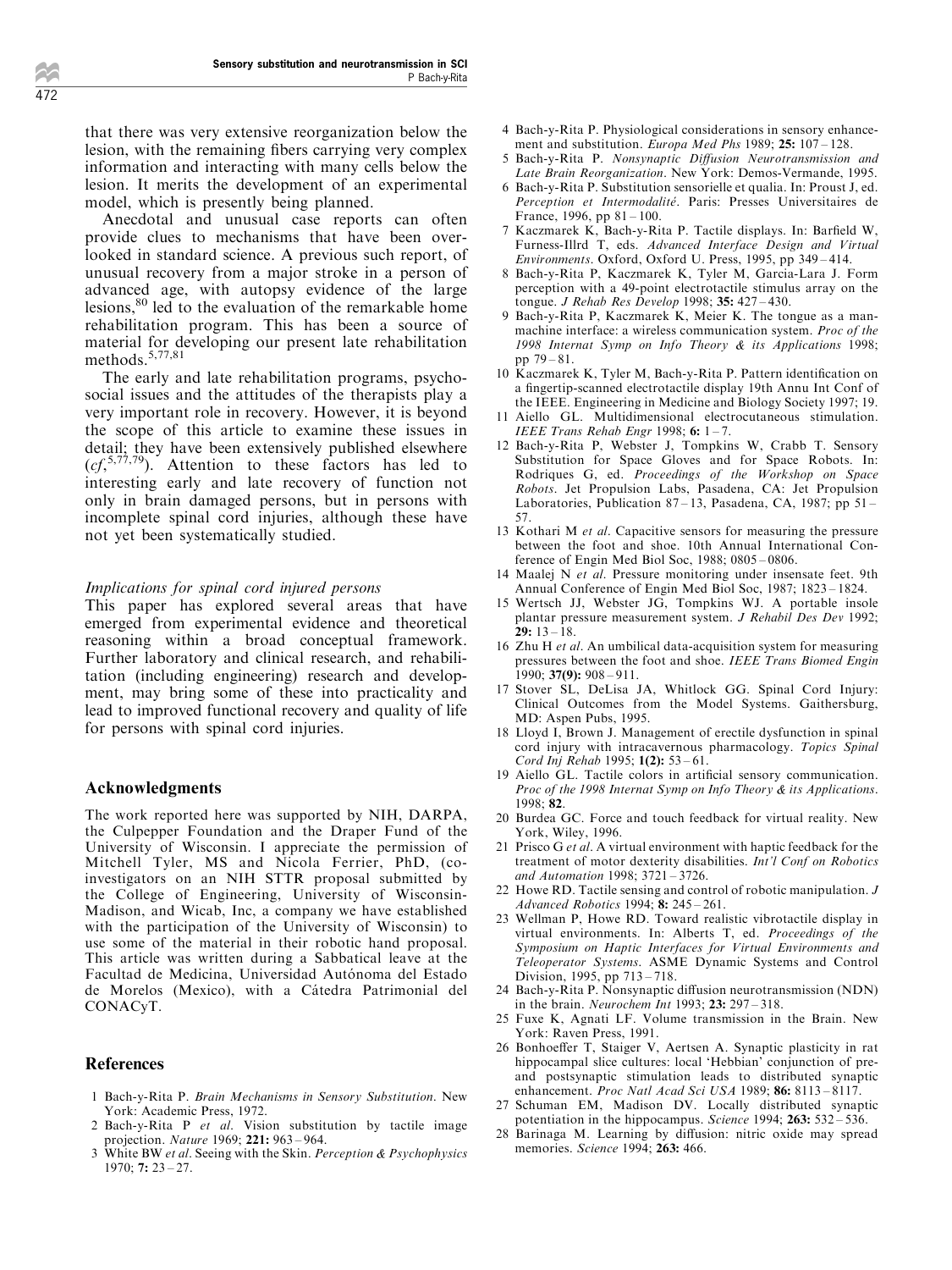- 51 Daw NW, Brunken WJ, Parkinson D. The functions of synaptic
- 29 Herkenham M. Mismatches between neurotransmitter and receptor localizations in brain: observations and implications. Neurosci 1987:  $23: 1 - 38$ .
- 30 Herkenham M. Mismatches between neurotransmitter and receptor localizations: implications for endocrine functions in brain. In: Fuxe K, Agnati LF, eds. Volume Transmission in the Brain. New York: Raven Press, 1991, pp  $63 - 87$ .
- 31 Liu H et al. Synaptic relationship between substance P and the substance P receptor: light and electron microscopic characterization of the mismatch between neuropeptides and their receptors. Proc Natl Acad Sci USA 1994;  $91: 1009 - 1113$ .
- 32 Nicholson C, Phillips JM. Ion diffusion modified by tortuosity and volume fraction in the extracellular microenvironment of the rat cerebellum. J Physiol 1981;  $321: 225 - 257$ .
- Nicholson C, Rice ME. Diffusion of ions and transmitters in the brain cell microenvironment. In: Fuxe K, Agnati L, eds. Volume Transmission in the Brain. New York: Raven, 1991, pp  $279 - 294$ .
- 34 Harreveld AV. The extracellular space in the vertebrate central nervous system. In: Bourne GH, ed. The Structure and Function of Nervous Tissue vol IV. New York: Academic Press, 1972, pp  $447 - 511$ .
- 35 Routtenberg A. Action at a distance: the extracellular spread of chemicals in the nervous system. In: Fuxe K, Agnati LF, eds. Volume Transmission in the Brain. New York: Raven Press, 1991, pp  $295 - 298$ .
- 36 Di Chiara G. In-vivo brain dialysis of neurotransmitters. Trends in Pharmacological Sciences 1990; 11:  $116 - 121$ .
- 37 Ungerstedt U. Measurement of neurotransmitter release by intracranial dialysis. In: Marsden CA, ed. Measurement of Neurotransmitter Release in Vivo. Chichester: John Wiley & Sons Ltd, 1984, pp  $81 - 105$ .
- 38 Kuffler SW. Nicholls Physiology of neuroglial cells. Chap 13. In: From neuron to brain: a cellular approach to the function of the nervous system. USA, Sinauer, Mass. 1976, pp 323-360.
- 39 Fróes MM, Campos de Carvalho AC. Gap junction-mediated loops of neural-glial interactions. Glia 1998;  $24: 97-107$ .
- 40 Aiello GL, Bach-y-Rita P. Brain cell microenvironment effects on neuron excitability and basal metabolism. NeuroReport 1997; 8:  $1165 - 1168$
- 41 Bach-y-Rita P, Smith CUM. Comparative efficiency of volume and synaptic transmission in the coerulean system: relevance to neurologic rehabilitation. Scand J Rehab Med 1993;  $25: 3-6$ .
- 42 Bach-y-Rita P. Thoughts on the role of volume transmission in normal and abnormal mass sustained functions. In: Fuxe K, Agnati LF, eds. Volume Transmission in the Brain. New York: Raven Press Ltd, 1991, pp 489-496.
- 43 Bach-y-Rita P. Neurotransmission in the brain by diffusion through the extracellular fluid: a review. NeuroReport 1993; 4:  $343 - 350$
- 44 Bach-y-Rita P. The brain beyond the synapse: A review. NeuroReport 1994; 5: 1553-1557.
- 45 Bach-y-Rita P. Convergent and long latency unit responses in the reticular formation of the cat. Exp Neurol 1964; 9:  $327 - 344$ .
- 46 Descarries L, Watkins KC, Lapierre Y. Noradrenergic axon terminals in the cerebral cortex of rat. III Topometric ultrastructural analysis. Brain Res 1977; 133: 197-222.
- 47 Descarries L, Seguela P, Watkins KC. Nonjunctional relationships on monoamine axon terminals in the cerebral cortex of adult rat. In: Fuxe K, Agnati LF, eds. Volume Transmission in the Brain. New York: Raven Press,  $1991$ , pp  $53-62$ .
- 48 Ridet J-L et al. Spinal dopaminergic system of the rat: light and electronmicroscopic study using an antiserum against dopamine, with particular emphasis on synaptic incidence. Brain Res 1992; 598:  $\hat{2}33 - 241$ .
- 49 Ridet J-L et al. Evidence for nonsynaptic serotonergic and noradrenergic innervation of the rat dorsal horn and possible involvement of the neuron-glia interactions. Neurosci 1993; 52:  $143 - 157$
- 50 Bredt DS, Hwang P, Snyder SH. Localization of nitric oxide synthase indicating a neural role for nitric oxide. Nature 1990;  $347: 768 - 770.$
- transmitters in the retina. Annual Review of Neuroscience 1989;  $12: 205 - 225$ 52 McCormick DA, Williamson A. Modulation of neuronal firing mode in cat and guinea pig LGNd by histamine: possible cellular
- mechanisms of histaminergic control of arousal. Journal of Neuroscience 1991; 11: 3188 - 3199. 53 Wilson JR, Hendrickson AE. Seratonergic axons in the monkey's
- lateral geniculate nucleus. Visual Neuroscience 1988; 1: 125 133. 54 Pettigrew JD. The locus Coeruleus cortical plasticity. Trends in
- Neurosciences 1978;  $1(Sept): 73-74$ .
- 55 Bach-y-Rita P, Aiello GL. Nerve length and volume in synaptic versus diffusion neurotransmission: a model. NeuroReport 1996;  $7: 1502 - 1504.$
- 56 Barondes SH. Thinking about Prozac. Science 1994; 263: 1102 -1103.
- 57 Bach-y-Rita P. Psychopharmacologic drugs: Mechanisms of action (Letter). Science 1994;  $264: 642 - 644$ .
- 58 Bach-y-Rita P. Nonsynaptic diffusion neurotransmission and some other emerging concepts. Proc Western Pharmacol Soc  $1998: 41: 211 - 218.$
- 59 Vizi ES. Presynaptic modulation of neurochemical transmission. Progress in Neurobiology 1979;  $12: 181-290$ .
- 60 Vizi ES. Non-synaptic modulation of transmitter release: pharmacological implications. Trends in Pharmacological Sciences 1980; 2: 172-175.
- 61 Vizi ES. Nonsynaptic inhibitory signal transmission between axon terminals: physiological and pharmacological evidence. In: Fuxe K, Agnati LF, eds. Volume Transmission in the Brain. New York: Raven Press,  $1991$ , pp  $89 - 96$ .
- 62 Vizi ES, Gyires K, Somogyi GT, Ungvary G. Evidence that transmitter can be released from regions of the nerve cell other than presynaptic axon terminal: axonal release of acetylcholine without modulation. Neuroscience 1983; 10: 967-972.
- 63 Olds J, Killam KF, Bach-y-Rita P. Self-stimulation of the brain used as a screening method for tranquilizing drugs. Science 1956; 124:  $256 - 266$ .
- 64 Snyder SH. Janis faces of nitric oxide. Nature 1993; 364: 577.
- 65 Tononi G, Edelman GM. Consciousness and complexity. Science  $1998: 282: 1846 - 1851.$
- 66 Bach-y-Rita P. Conservation of Space and Energy in the Brain. Restor Neurol Neurosci 1996; 10:  $1-3$ .
- 67 Laughlin SB, Stevenick RRdRv, Anderson JC. The metabolic cost of neural information. Nature Neurosci 1998: 1:  $36 - 41$ .
- 68 Gibbons A. Science 1998; 280: 1345-1347.
- 69 Westerberg E et al. Dynamic changes of excitatory amino acid receptors in the rat hippocampus. J. Neurosci 1989; 9: 798 - 805.
- 70 De Keyser JD, Ebinger G, Vauquelin G. Evidence for a widespread dopaminergic innervation of the human cerebral cortex. Neuroscience Letters 1989; 104: 281-285.
- 71 Salpeter MM, Loring RH. Nicotinic acetylcholine receptors in vertebrate muscle: properties, distribution and neural control. Progress in Neurobiology 1985;  $25: 297 - 325$ .
- 72 Rajaofetra N et al. Immunocytochemical mapping of noradrenergic projections to the rat spinal cord with an antiserum against noradrenaline. J Neurocytol 1992;  $21: 481 - 494$ .
- 73 Maxwell DJ, Leranth C, Verhofstad AAJ. Fine structure of serotonin containing axons in the marginal zone of the rat spinal cord. Brain Res 1983; 266: 253-259.
- 74 Marlier L et al. Serotonergic innervation of the dorsal horn of rat spinal cord. *J Neurocytol* 1991; 20: 310-322.
- 75 Beaudet A, Sotelo C. Synaptic modeling of serotonin axon terminals in rat agranular cerebellum. Brain Res 1981; 206: 305 -329.
- 76 Bach-y-Rita P, Illis L. Spinal shock: possible role of receptor plasticity and non synaptic transmission. Paraplegia 1993; 31:  $82 - 87$ .